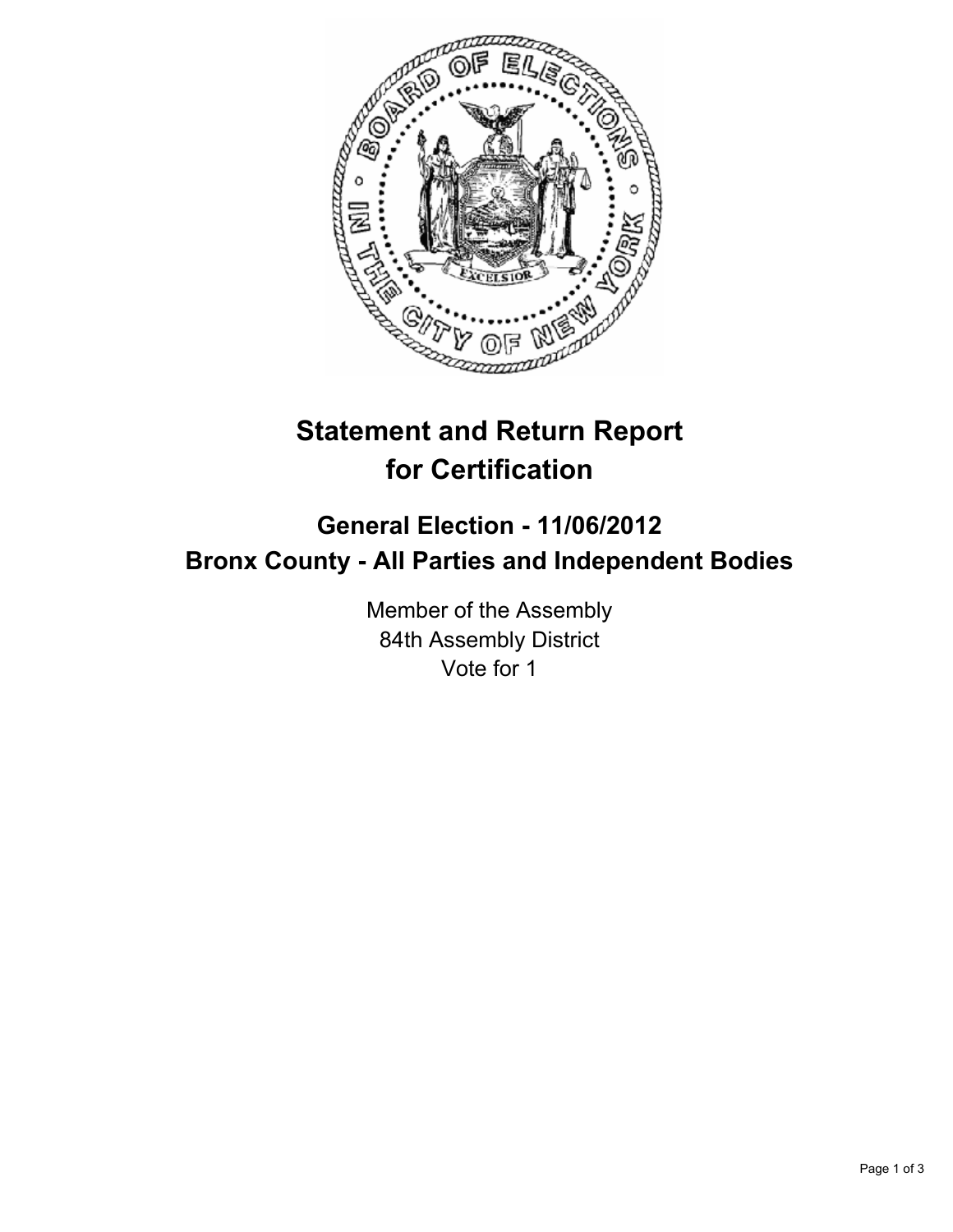

## **Assembly District 84**

| <b>PUBLIC COUNTER</b>                                    | 26,796         |
|----------------------------------------------------------|----------------|
| <b>EMERGENCY</b>                                         | 0              |
| ABSENTEE/MILITARY                                        | 371            |
| <b>FEDERAL</b>                                           | 53             |
| <b>SPECIAL PRESIDENTIAL</b>                              | 0              |
| <b>AFFIDAVIT</b>                                         | 3,762          |
| <b>Total Ballots</b>                                     | 30,982         |
| Less - Inapplicable Federal/Special Presidential Ballots | (53)           |
| <b>Total Applicable Ballots</b>                          | 30,929         |
| CARMEN E. ARROYO (DEMOCRATIC)                            | 25,298         |
| FRANKLIN CHIDI OLEH (CONSERVATIVE)                       | 616            |
| ANGEL VEGA (WRITE-IN)                                    | 1              |
| JALLA SIMS (WRITE-IN)                                    | 1              |
| KEVIN WOLFE (WRITE-IN)                                   | 1              |
| MAX RIVERA (WRITE-IN)                                    | 3              |
| MAXI RIVERA (WRITE-IN)                                   | $\overline{2}$ |
| MAXIMILLION RIVERA (WRITE-IN)                            | 1              |
| MAXIMINO RIVERA (WRITE-IN)                               | 1              |
| MAXIMO RIVERA (WRITE-IN)                                 | $\overline{2}$ |
| MAXMINO RIVERA (WRITE-IN)                                | 1              |
| UNATTRIBUTABLE WRITE-IN (WRITE-IN)                       | 4              |
| <b>Total Votes</b>                                       | 25,931         |
| Unrecorded                                               | 4.998          |